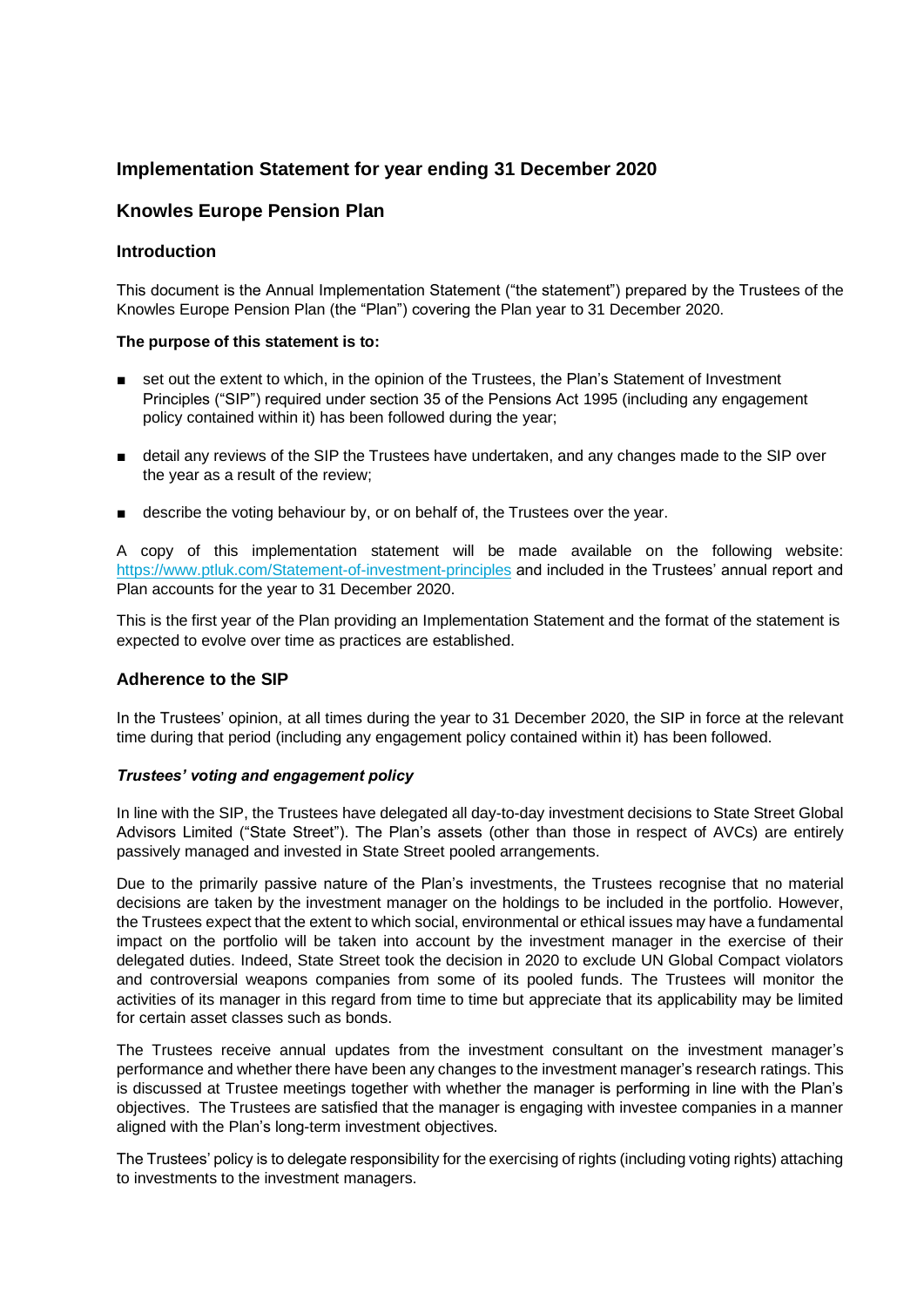### *Non-financial matters policy*

Non-financial matters, such as the views of beneficiaries and members of the Plan, have not been (and are not ordinarily) taken into account in determining the Trustees' investment principles or the current investment strategy.

### *Specific requirements*

In years where a full review of the investment policy is not undertaken, the Trustees conduct a high-level review of the Plan's investments which specifically covers some of the Trustees' requirements under the SIP in force at the time of the review. The last such review took place in June 2020.

The table below sets out the Trustees' requirements under the SIPs in force during 2020 (with a paragraph reference to the SIP in force as at 31 December 2020) and comments on the extent to which each requirement was met during 2020.

| Requirement                                                                                                                                                                                                                                                                 | Paragraph | Comment / compliance                                                                                                                                                                                                                                                                                                                                                                                                     |  |  |
|-----------------------------------------------------------------------------------------------------------------------------------------------------------------------------------------------------------------------------------------------------------------------------|-----------|--------------------------------------------------------------------------------------------------------------------------------------------------------------------------------------------------------------------------------------------------------------------------------------------------------------------------------------------------------------------------------------------------------------------------|--|--|
| Review at least every three years, or<br>unscheduled<br>following<br>an<br>sooner<br>actuarial valuation, or without delay<br>following any significant change in<br>investment policy, the content of the SIP<br>for<br>modifying<br>it if<br>deemed<br>and<br>appropriate | 1.4 / 2.2 | reflect<br>Reviewed<br>regulatory<br>to<br>new<br>requirements and then again later in the year to<br>reflect changes to fund names and benchmark<br>(see the following section).                                                                                                                                                                                                                                        |  |  |
| Review the investment policy following<br>completion of each actuarial review                                                                                                                                                                                               | 2.2       | Actuarial valuation as at 31 December 2019<br>was completed in December 2020.<br>The<br>Trustees will review their investment policy in<br>2021.                                                                                                                                                                                                                                                                         |  |  |
| Assess the quality of the performance<br>processes of<br>the investment<br>and<br>manager by means of regular, but not<br>less than annual,<br>reviews<br>of the<br>investment results and other information                                                                | 2.2 / 5.4 | As the funds are entirely invested on a passive<br>basis, the Trustees monitor performance by<br>assessing the extent to which the returns on the<br>funds in which they invest track the index<br>relevant for each fund. The annual review in<br>2020 showed that the returns on all of the funds<br>in which the Trustees invest were within 1% pa<br>of the benchmark returns over both 2019 and<br>since inception. |  |  |
|                                                                                                                                                                                                                                                                             |           | At the annual review the investment consultant<br>reported that under Willis<br><b>Towers</b><br>also<br>Watson's manager rating system State Street<br>remained rated as a "preferred"<br>passive<br>investment manager.                                                                                                                                                                                                |  |  |
| Monitoring compliance with the SIP on an<br>ongoing basis                                                                                                                                                                                                                   | 2.2       | This is one of the purposes of the annual<br>review.                                                                                                                                                                                                                                                                                                                                                                     |  |  |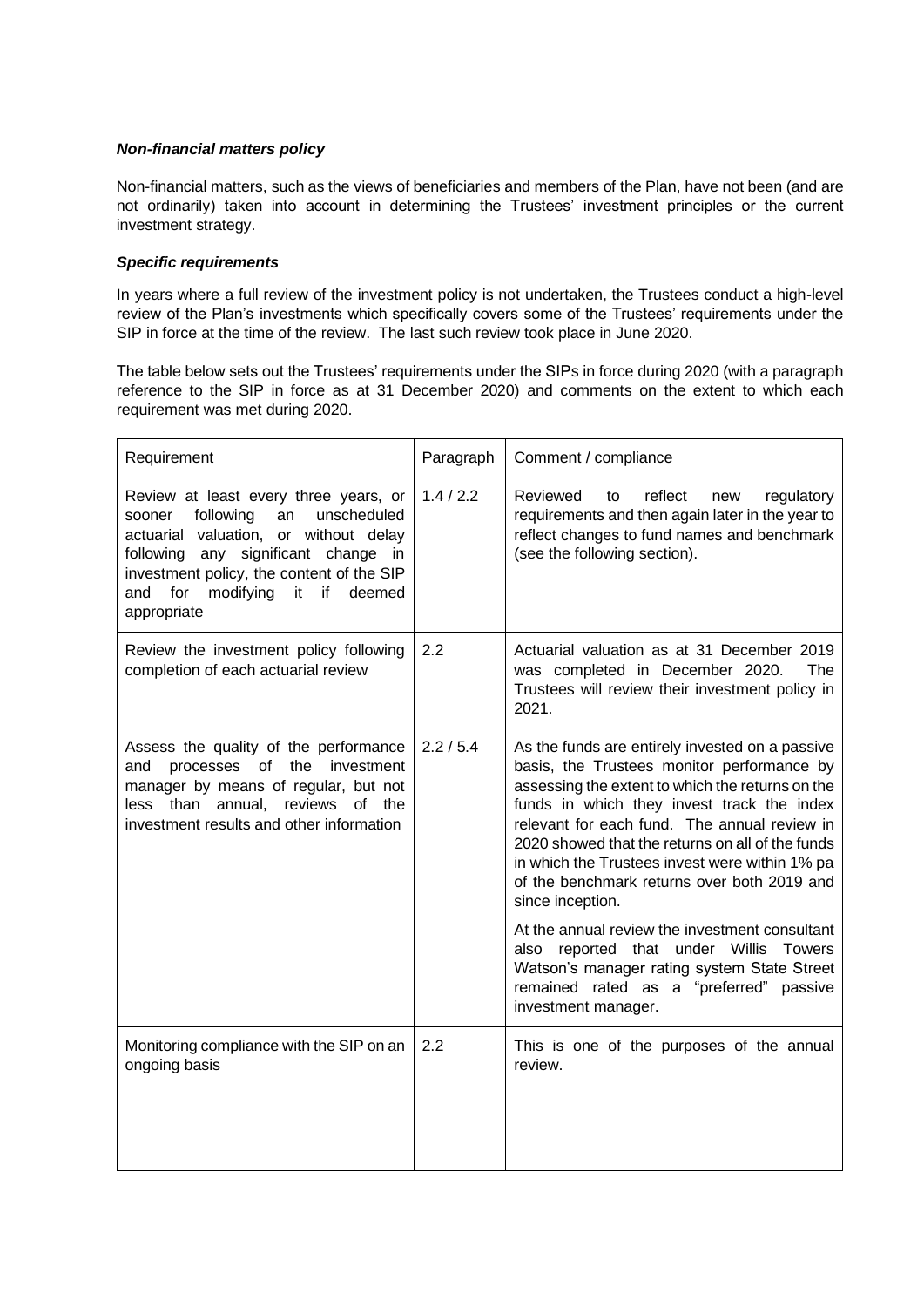| Monitor, from time to time:<br>The extent to which the investment<br>managers consider financially<br>material environmental, social and<br>governance issues in investment<br>decision making | 3.8/3.9 | The annual review in 2020 noted that the<br>investment consultant's view was that the<br>investment<br>manager's ESG<br>approach<br>remained good, noting that as a passive<br>manager they are restricted to the construction<br>rules of the benchmark index. |  |
|------------------------------------------------------------------------------------------------------------------------------------------------------------------------------------------------|---------|-----------------------------------------------------------------------------------------------------------------------------------------------------------------------------------------------------------------------------------------------------------------|--|
| The extent to which the investment<br>managers practice good<br>stewardship, including engagement<br>with firms and exercise of voting<br>rights                                               |         |                                                                                                                                                                                                                                                                 |  |
| Obtain ongoing and regular advice on<br>whether the investments are satisfactory<br>as required by the Pensions Act                                                                            | 5.1     | As part of the annual review in 2020, the<br>investment consultant confirmed that in their<br>view the investments were satisfactory for the<br>purpose of section 36 of the Pensions Act<br>1995.                                                              |  |

## **Review of, and changes to the SIP**

The SIP was reviewed and subsequently updated during the Plan year to reflect new regulatory requirements to describe the Trustees' arrangements with any asset managers, and came into force on 7 July 2020. No changes were made to the Plan's target asset allocations.

Later that year State Street announced changes to the equity funds the Plan invests in to track new FTSE indices, which are the same as the previous benchmarks but exclude securities that breach the FTSE definitions of controversies/UN Global Compact Violations and Controversial Weapons. In addition, while the bond funds retain their existing benchmarks, they no longer hold securities that breach State Street's definitions of UN Global Compact Violations and Controversial Weapons. Some of the fund names were updated accordingly. These changes were reflected in a new SIP and came in force from 18 November 2020. No changes were made to the Plan's target asset allocations.

The Trustees will review the Plan's asset allocation in early 2021, in consultation with the investment consultant and Scheme Actuary, following completion of the 31 December 2019 actuarial valuation of the Plan.